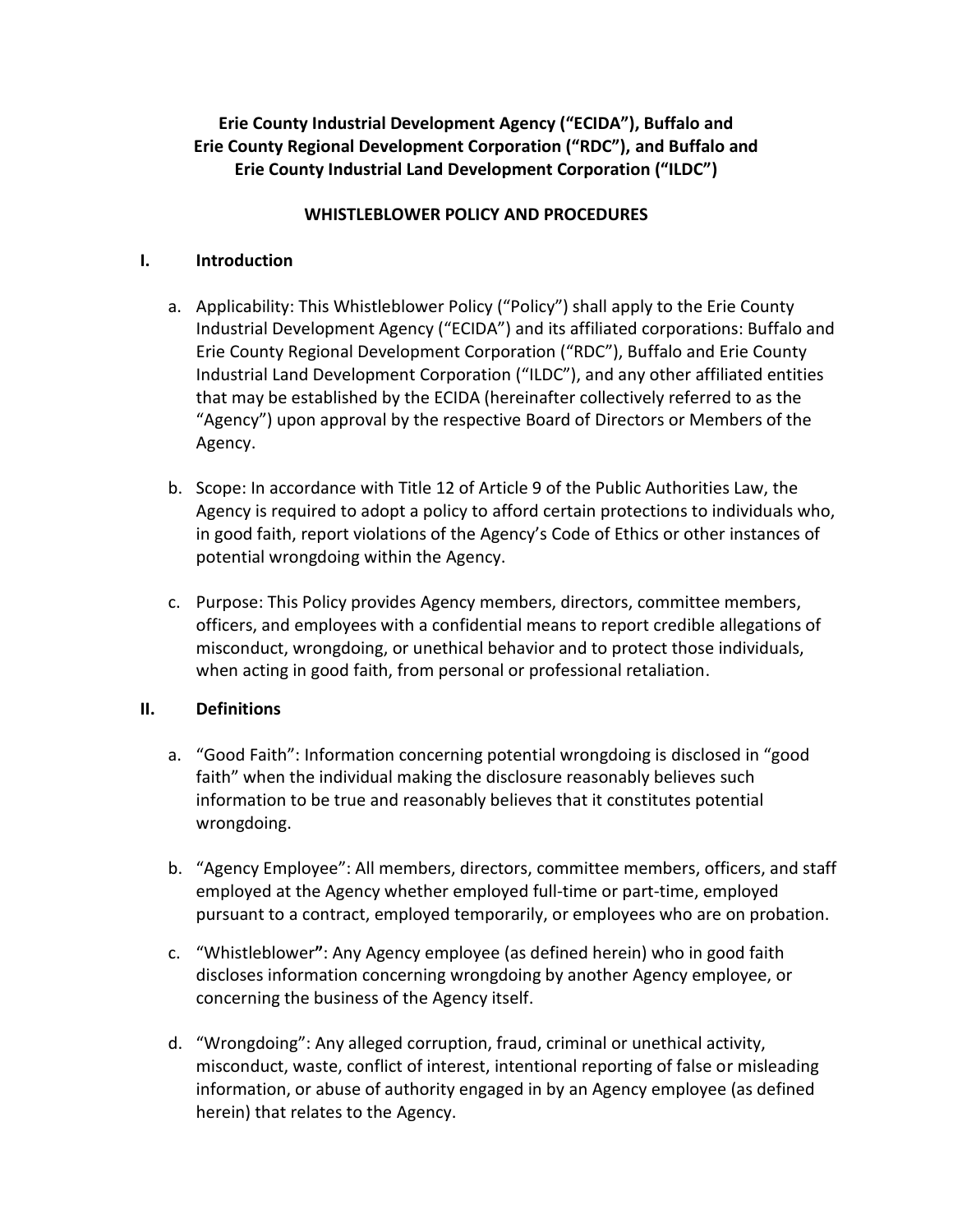e. "Personnel action": Any action affecting compensation, appointment, promotion, transfer, assignment, reassignment, reinstatement or evaluation of performance.

### **III**: **Reporting Wrongdoing**

All Agency employees who discover or have knowledge of potential wrongdoing concerning board members, officers, or employees of the Agency; or a person having business dealings with the Agency; or concerning the Agency itself, shall report such activity in accordance with the following procedures:

- a. The Agency Employee shall disclose any information concerning wrongdoing either orally or in a written report to his or her supervisor, or to the Agency's ethics officer, general counsel, or human resources representative.
- b. All Agency Employees who discover or have knowledge of wrongdoing shall report such wrongdoing in a prompt and timely manner.
- c. The identity of the whistleblower and the substance of his or her allegations will be kept confidential to the best extent possible.
- d. The individual to whom the potential wrongdoing is reported shall investigate and handle the claim in a timely and reasonable manner, which may include referring such information to the Authorities Budget Office or an appropriate law enforcement agency where applicable.
- e. Should an Agency Employee believe in good faith that disclosing information within the Agency pursuant to Section 3(a) above would likely subject him or her to adverse personnel action or be wholly ineffective, the Agency Employee may instead disclose the information to the Authorities Budget Office or to an appropriate law enforcement agency, if applicable. The Authorities Budget Office's toll free number (1-800-560-1770) should be used in such circumstances.

## **IV**: **No Retaliation or Interference**

No Agency Employee shall retaliate against any whistleblower for the disclosure of potential wrongdoing, whether through threat, coercion, or abuse of authority; and, no Agency Employee shall interfere with the right of any other Agency employee by any improper means aimed at deterring disclosure of potential wrongdoing. Any attempts at retaliation or interference are strictly prohibited and:

a. No Agency Employee who, in good faith, discloses potential violations of the Agency's Code of Ethics or other instances of potential wrongdoing shall suffer harassment, retaliation or adverse personnel action.